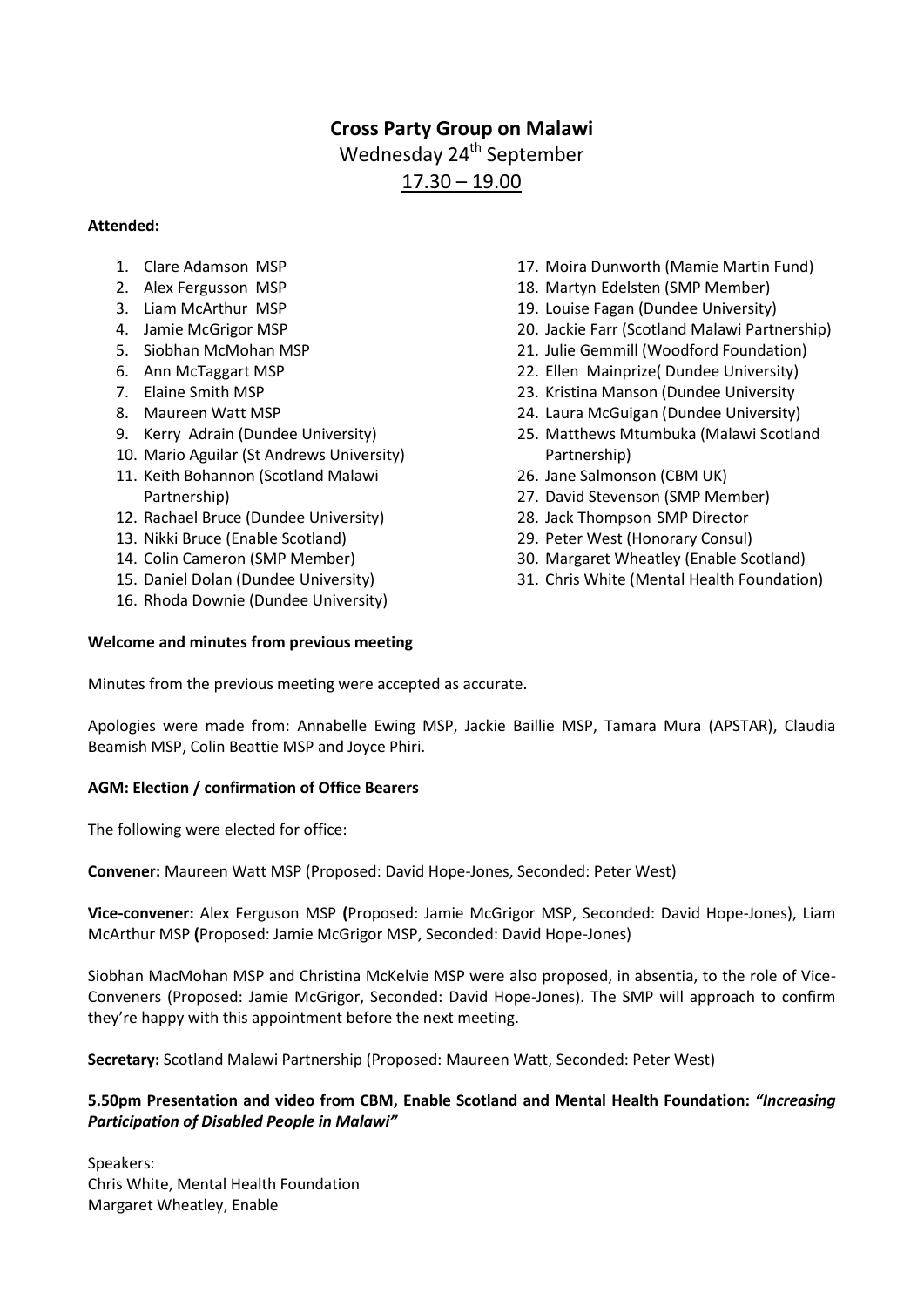Nikki Bruce, Enable Jane Salmonson, CBM UK

Jane introduced Chris and Margaret who presented on their work with FEDOMA, the Federation of Disability Organizations in Malawi (FEDOMA).

Chris explained that the project was funded by the Scottish Government for three years, working in 3 target districts - Lilongwe, Salima and Nkhota-kota. The project involved a partnership between Enable Scotland, Mental Health Foundation, CBM and FEDOMA

The aims of the project are as follows, to:

- Empower Disabled People's Organisations to advocate for the rights of persons with disabilities
- Increase their participation in the development activities with and will effectively interact with National Government and decentralised government structures.
- Through Collective Advocacy strengthen participation in civic society

The project outcomes included:

- Increased lobbying for inclusion of disabled people at district level
- Establish district disability forums to increase the participation of disabled people on Area Development Committees and Village Development Committees
- Support awareness raising of disability rights in local communities through outreach education activities by persons with disabilities.
- Increase awareness of human rights issues amongst persons with disabilities
- Develop training for trainers on disability rights and mainstreaming advocacy
- Support FEDOMA to identify and develop three key campaign areas
- Develop an advocacy tool kit to assist the work of FEDOMA, Government, civil society towards mainstreaming disability issues in development project

The aim of the first year activities was to lobby for inclusion of persons with disabilities; identify key advocacy issues and barriers to inclusion and develop an Advocacy Toolkit in relation to mainstreaming disability in development activities.

The first year activities included:

- Two Fact finding visits
- Meetings with Government Agencies and National NGO's
- 3 meetings with District Authorities, local government agencies and NGO's in the 3 target districts.
- 6 village meetings with for persons with disabilities across the three districts.

The aim of the second year activities was to increase awareness of disability rights and advocacy, and to build confidence and skills of persons with disabilities at local level.

To meet this aim the second year activities involved:

- Following the first visit developed training material to provide initial capacity building training on disability rights and advocacy
- Delivered capacity building training across 3 districts attended by 96 people with disabilities
- FEDOMA/MACHOA carried out activities to develop future District Disability Forums
- Capacity building sessions enabled people to grow their understanding of disability issues.
- Identified issues and barriers to be addressed to in order to increase participation.

The third year aimed to support awareness raising of disability rights in local communities through outreach education activities by persons with disabilities, support FEDOMA to identify and develop three key strategic campaign areas and to support organisational and structural change within the relevant organisations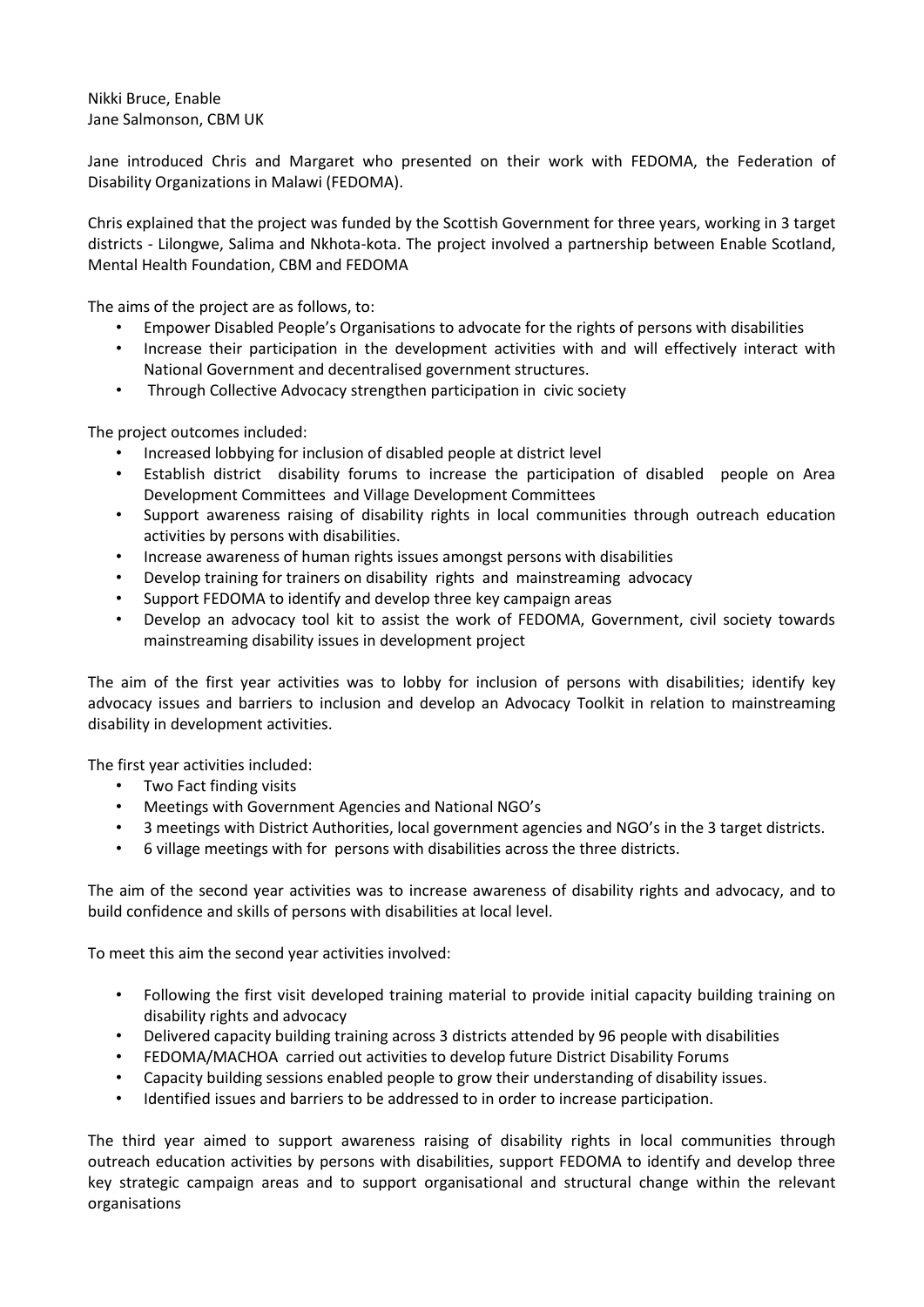To this end the third year activities included:

- Focus on Training of Trainers
- Representatives from the three areas natural leaders .
- Develop skills and an action plan to deliver awareness raising program in own locality
- Links to Cultural change action plan
- Malawi Advocacy Task Force established
- Three areas now represented as well as a range of DPOs
- Districts supported and coordinated with national activities

### **The Developing Action Plans were outlined – 5 Strategic Areas were identified**

- Cultural change:
	- $\circ$  Promote positive image of people with disability through a national campaign
	- o Pilot and demonstrate in 3 districts the effectiveness of disability awareness training on root causes of stigma
- Inclusive education
	- o To lobby for increased availability of teachers and learning materials for learners affected by disability
	- $\circ$  To lobby for development of a career pathway for specialist teachers to retain them as specialists
	- o To advocate for the development of a national inclusive curriculum for both primary and secondary level
	- o Lobby for training (in service) for mainstream teachers to support learners affected by disability.
- Health service:
	- $\circ$  To engage health professionals in the goal of removing the stigmatisation of disabled people
	- o To equip Health staff to provide accurate, expert advise on a range of disability and health issues.
	- o To develop an awareness of the need for medical help and appropriate health interventions.
	- o To ensure the access to medication and medical support
	- o To lobby for system of Pas
- Economic empowerment
	- o To lobby for cooperatives or other financial institutions
	- o (village savings and loan schemes) within reach in 3 districts.
	- o Access to support with business planning
	- o Equity in assessment of business plans
	- o and loan applications for people with disabilities
	- o Build capacity of people with disability to have own business
- Accessibility
	- o To have Accessibility on all policy development agendas in every government department

The next stage of the project would be to look at what structures are in place to advance the above strategic advocacy areas. FEDOMA are currently exploring a number of possibilities.

## **6.10pm Q and A with Enable Scotland, Mental Health Foundation and CBM UK representatives**

A number of questions were asked relating to inclusive education in Malawi, cultural attitudes and coordination of efforts among organisations working in this area. Matthews Mtumbuka (Malawi Scotland Partnership) also shared his perspective that things were getting better for people with disabilities in Malawi; from TV programmes with sign language interpreters, ramps into public building, to braille on Reserve Bank notes.